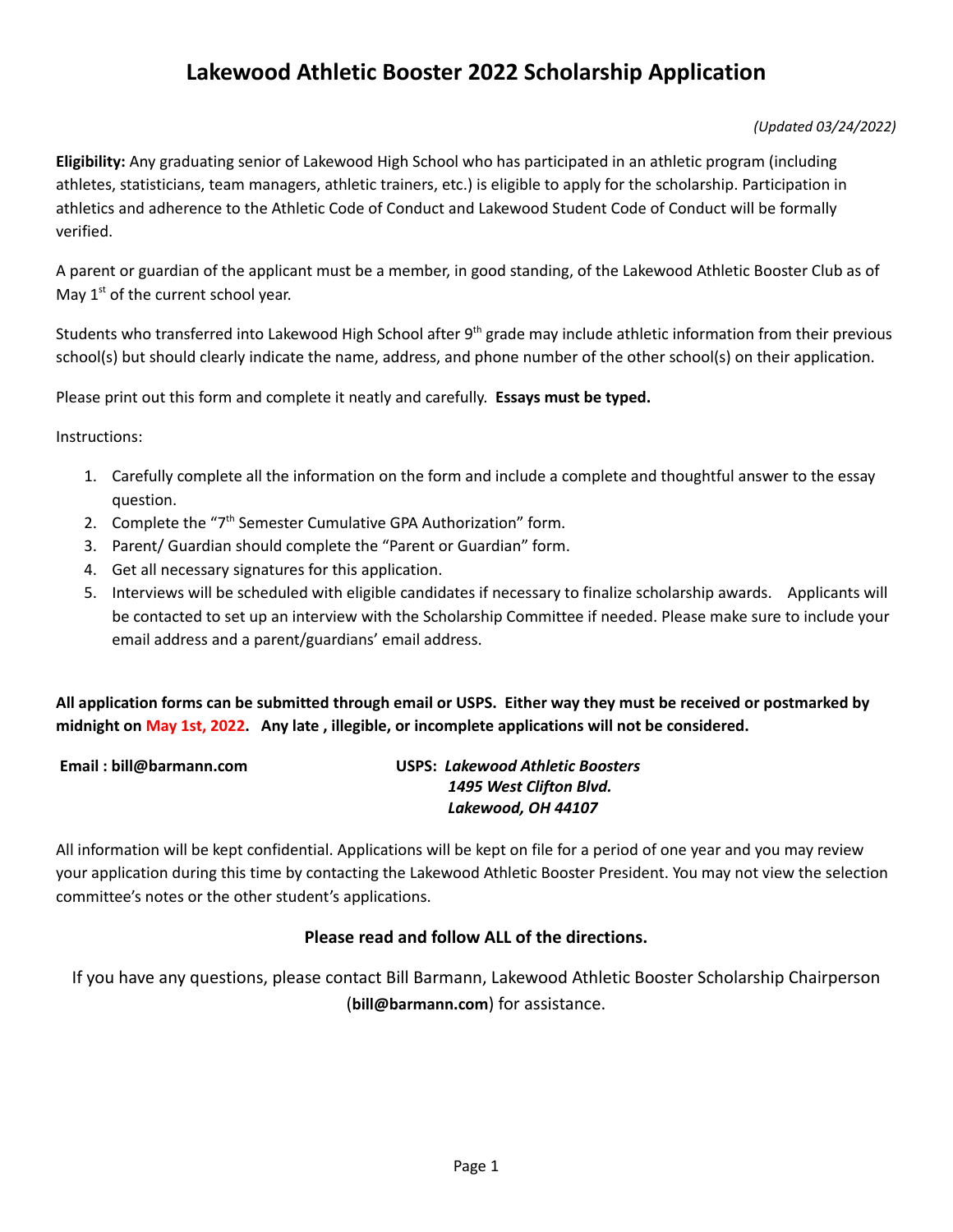### **Athletic Code of Conduct and Lakewood City Schools Student Code of Conduct**

The Lakewood Athletic Boosters endorse and support the Athletic Code of Conduct which you and your parent/guardian signed enabling you to participate in the Lakewood High School Athletic program. The student athlete must be in good standing with the Athletic Code of Conduct.

The Lakewood Athletic Boosters also endorse and support the Lakewood City Schools Student Code of Conduct. The student athlete must be in good standing with the Lakewood City Schools Student Code of Conduct.

Applicants who have been disciplined for violating the athletic exclusion parameters set forth by the Athletic Code of Conduct of Lakewood High School are ineligible for this scholarship.

Applicants who have been disciplined *(suspended/expelled)* for violating the Student Code of Conduct are ineligible for this scholarship.

Signing below indicates that you have **NOT** been disciplined *(suspended/expelled)* for violating the Athletic Code of Conduct and/or Lakewood High School Student Code of Conduct. This will be verified by the House Principals/Coaches.

| Applicant's Signature: | Date: |  |
|------------------------|-------|--|
|                        |       |  |

Applicant's 7<sup>th</sup> Semester cumulative GPA: Lakewood Athletic Boosters will verify your GPA with the Guidance Department.

### **Parent/ Guardian Verification and GPA Authorization**

I declare that I have read this application in its entirety and to the best of my knowledge all the statements made by the applicant are correct. I further verify that I am a current and active member (as of May 1, 2022) of the Lakewood Athletic Boosters. Further, I authorize Lakewood High School to release my student's 7th semester cumulative GPA to the Athletic Booster scholarship committee.

| Signature of Parent/ Guardian:                                                                             |
|------------------------------------------------------------------------------------------------------------|
| Parent/ Guardian Name (please print):                                                                      |
| Parent provide your Total Booster Hours as of Date of Application:                                         |
| What years were you a member of Lakewood Athletic Boosters?                                                |
| If you were a Team Parent or Stand Manager, what roles and what years did you hold those responsibilities? |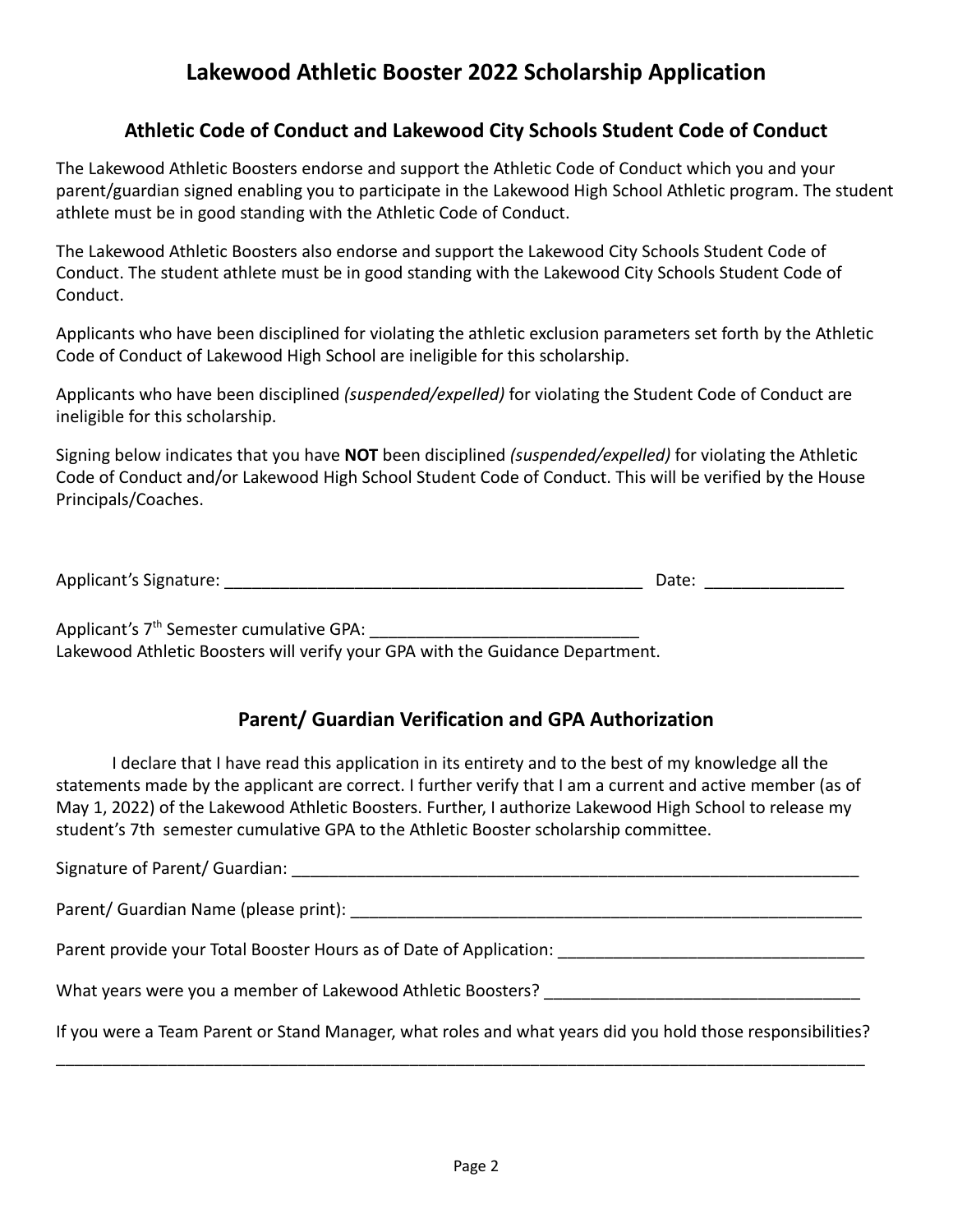By making application for this scholarship, the applicant and the parent/guardian of the applicant release the Lakewood Athletic Boosters, Lakewood Board of Education, and all of their officers, members, employees, volunteers, representatives, successors, and assignees from any and all claims of any nature whatsoever in any manner arising out of the application process, the eligibility of applicants, the award of scholarships, or any other manner pertaining to the Lakewood Athletic Booster Scholarship program.

Complete the following neatly and carefully. Illegible applications will not be considered.

| <b>Personal Information:</b> |  |
|------------------------------|--|
|                              |  |
|                              |  |
|                              |  |
|                              |  |
| <b>Education Plans</b>       |  |
|                              |  |
|                              |  |
|                              |  |
|                              |  |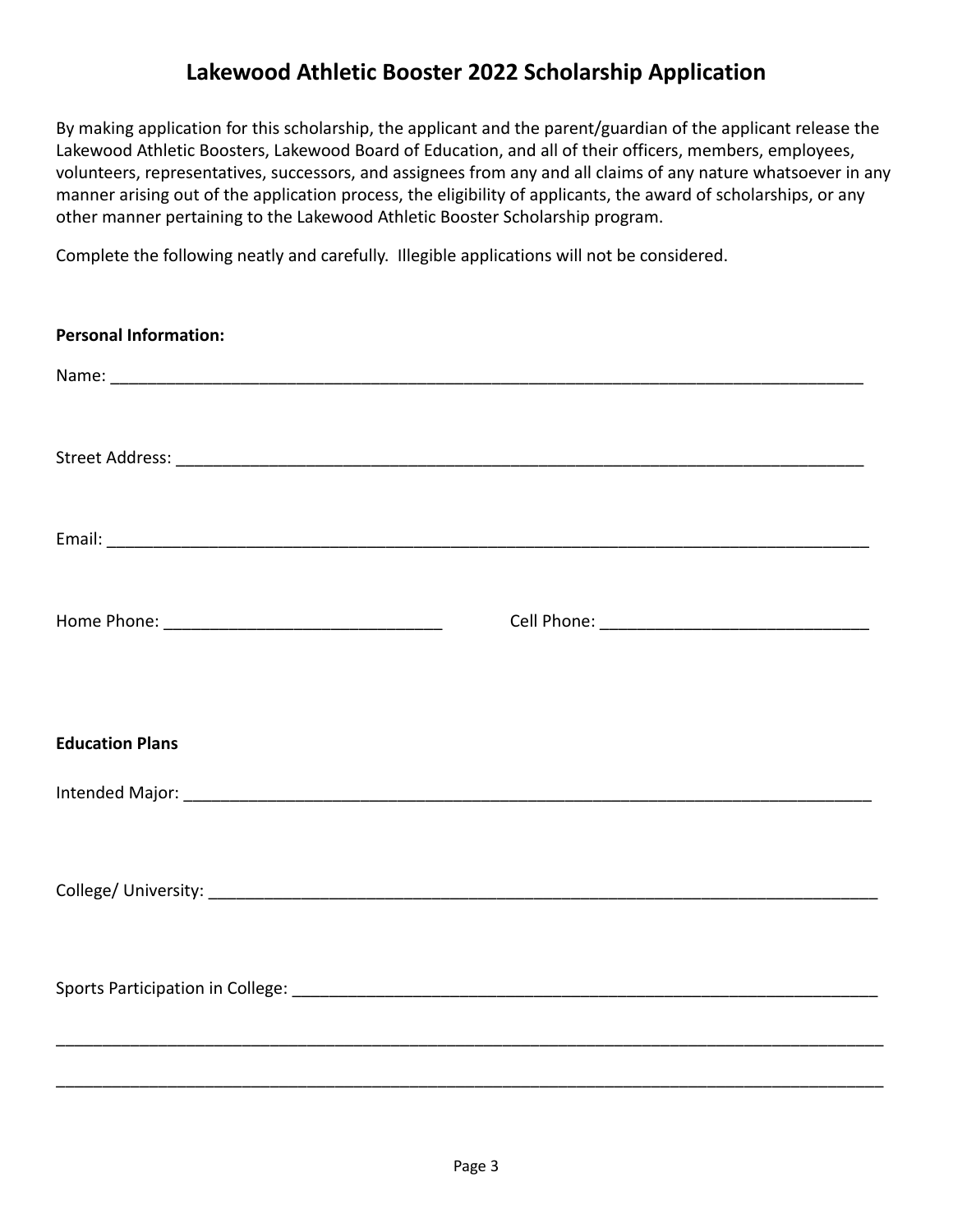### **Athletic Activities & Awards**

LHS Athletics Participation (include sports, grade year(s) you participated, award(s). Some Sports Awards and Honors are listed below to get you started. Make sure to highlight your High School Athletic Career (Personal Records, Top Scorer, Player of the Game, etc**.**) If it isn't listed, write it in.

| List sports and check years of participation | 9th | 10 <sup>th</sup> | $11^{th}$        | 12th |
|----------------------------------------------|-----|------------------|------------------|------|
|                                              |     |                  |                  |      |
|                                              |     |                  |                  |      |
|                                              |     |                  |                  |      |
|                                              |     |                  |                  |      |
|                                              |     |                  |                  |      |
| Sports Awards / Honors                       | 9th | $10^{\text{th}}$ | $11^{\text{th}}$ | 12th |
| All Conference                               |     |                  |                  |      |
| <b>All District</b>                          |     |                  |                  |      |
| All Greater Cleveland                        |     |                  |                  |      |
| Captain                                      |     |                  |                  |      |
| <b>Coaches Award</b>                         |     |                  |                  |      |
| <b>Conference Champion</b>                   |     |                  |                  |      |
| <b>Honorable Mention Award</b>               |     |                  |                  |      |
| Letter Award                                 |     |                  |                  |      |
| Michelle Sikes Award                         |     |                  |                  |      |
| Most Improved                                |     |                  |                  |      |
| <b>MVP</b>                                   |     |                  |                  |      |
| <b>Offensive Award</b>                       |     |                  |                  |      |
| Plain Dealer / cleveland.com player          |     |                  |                  |      |
| Player of the Game or Meet                   |     |                  |                  |      |
| Player/Athlete of the Week                   |     |                  |                  |      |
| Regional Qualifier                           |     |                  |                  |      |
| School Record Holder                         |     |                  |                  |      |
| Sportsmanship Award                          |     |                  |                  |      |
| <b>State Qualifier</b>                       |     |                  |                  |      |
| Work at Youth Summer Sports Camps            |     |                  |                  |      |
|                                              |     |                  |                  |      |
|                                              |     |                  |                  |      |
|                                              |     |                  |                  |      |
|                                              |     |                  |                  |      |
|                                              |     |                  |                  |      |
|                                              |     |                  |                  |      |

(Use the back or attach a separate sheet if necessary)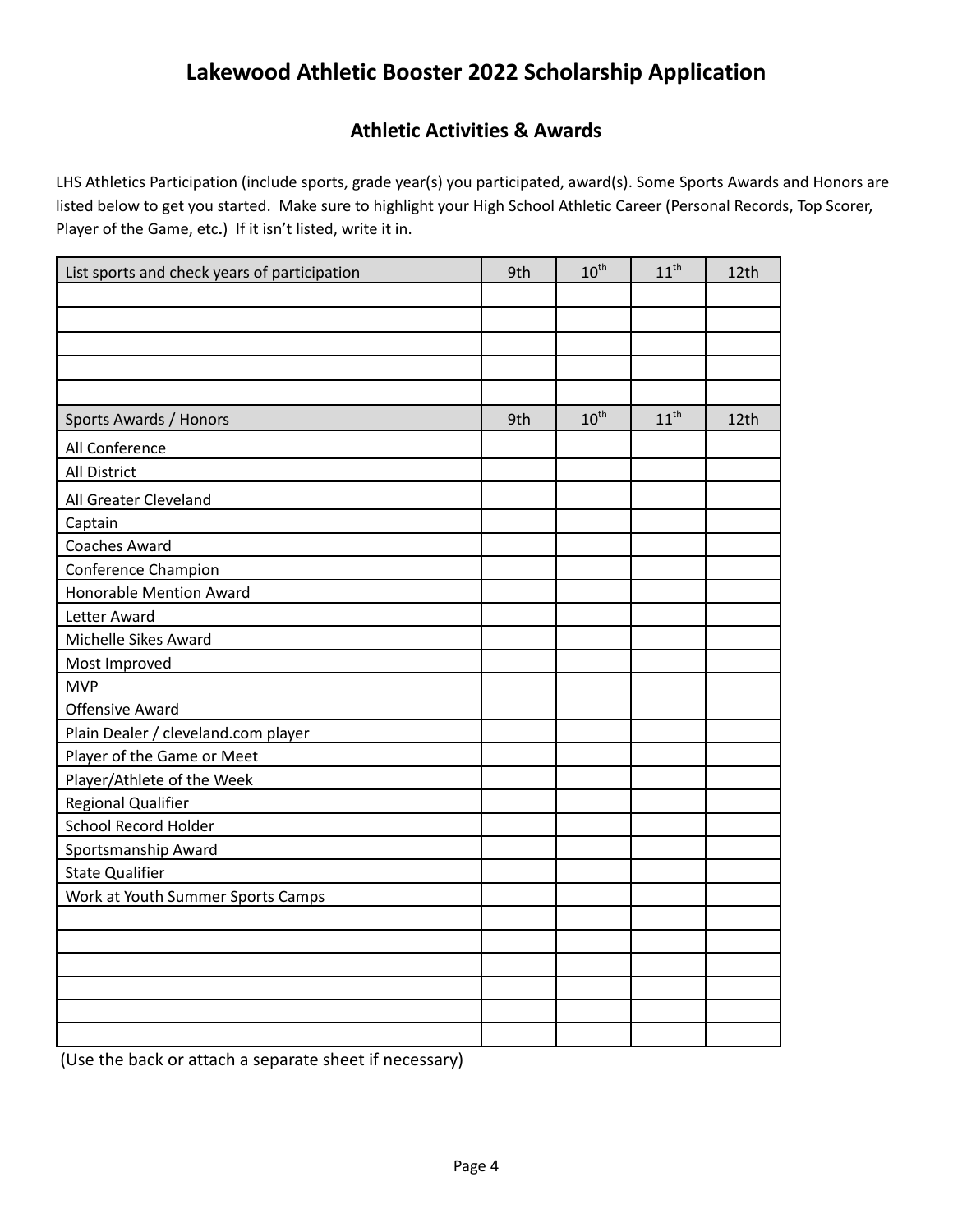**Other LHS Co-Curricular Activities** Include clubs, activities and the grade level you participated in. The items listed are

thought starters. If it isn't listed, write it in (attach additional sheets if necessary)

| Other LHS co-curricular activities          | 9th | 10th | 11th | 12th |
|---------------------------------------------|-----|------|------|------|
| <b>AP Classes</b>                           |     |      |      |      |
| Art Club                                    |     |      |      |      |
| Athens & Athena Award                       |     |      |      |      |
| AYF                                         |     |      |      |      |
| Barnstormers                                |     |      |      |      |
| Buckeye Boys / Girls State                  |     |      |      |      |
| <b>Class Officer</b>                        |     |      |      |      |
| <b>Cleveland Technical Society Award</b>    |     |      |      |      |
| Club <sub>ID</sub>                          |     |      |      |      |
| Club Sport                                  |     |      |      |      |
| <b>College Credit Plus</b>                  |     |      |      |      |
| Dance Group                                 |     |      |      |      |
| French Honor Society                        |     |      |      |      |
| French, Latin, Spanish, German Club         |     |      |      |      |
| <b>Fresh Start Counselor</b>                |     |      |      |      |
| H2O                                         |     |      |      |      |
| H2O Executive Committee                     |     |      |      |      |
| Key Club                                    |     |      |      |      |
| Leadership Conference                       |     |      |      |      |
| Mission Trip / Volunteering                 |     |      |      |      |
| Model UN                                    |     |      |      |      |
| National Art Honor Society                  |     |      |      |      |
| <b>National Honor Society</b>               |     |      |      |      |
| <b>OCTM Math Competition</b>                |     |      |      |      |
| Ohio Governor's Youth Exhibition Winner     |     |      |      |      |
| Orchestra / Band / Choir / Lakewood Project |     |      |      |      |
| Race and Diversity                          |     |      |      |      |
| Scholastic Science Fair                     |     |      |      |      |
| <b>Student Council</b>                      |     |      |      |      |
| <b>Travel Club</b>                          |     |      |      |      |
| <b>Watters Science Seminar</b>              |     |      |      |      |
| Work                                        |     |      |      |      |
| Young Life                                  |     |      |      |      |
|                                             |     |      |      |      |
|                                             |     |      |      |      |
|                                             |     |      |      |      |

(Use the back or attach a separate sheet if necessary)